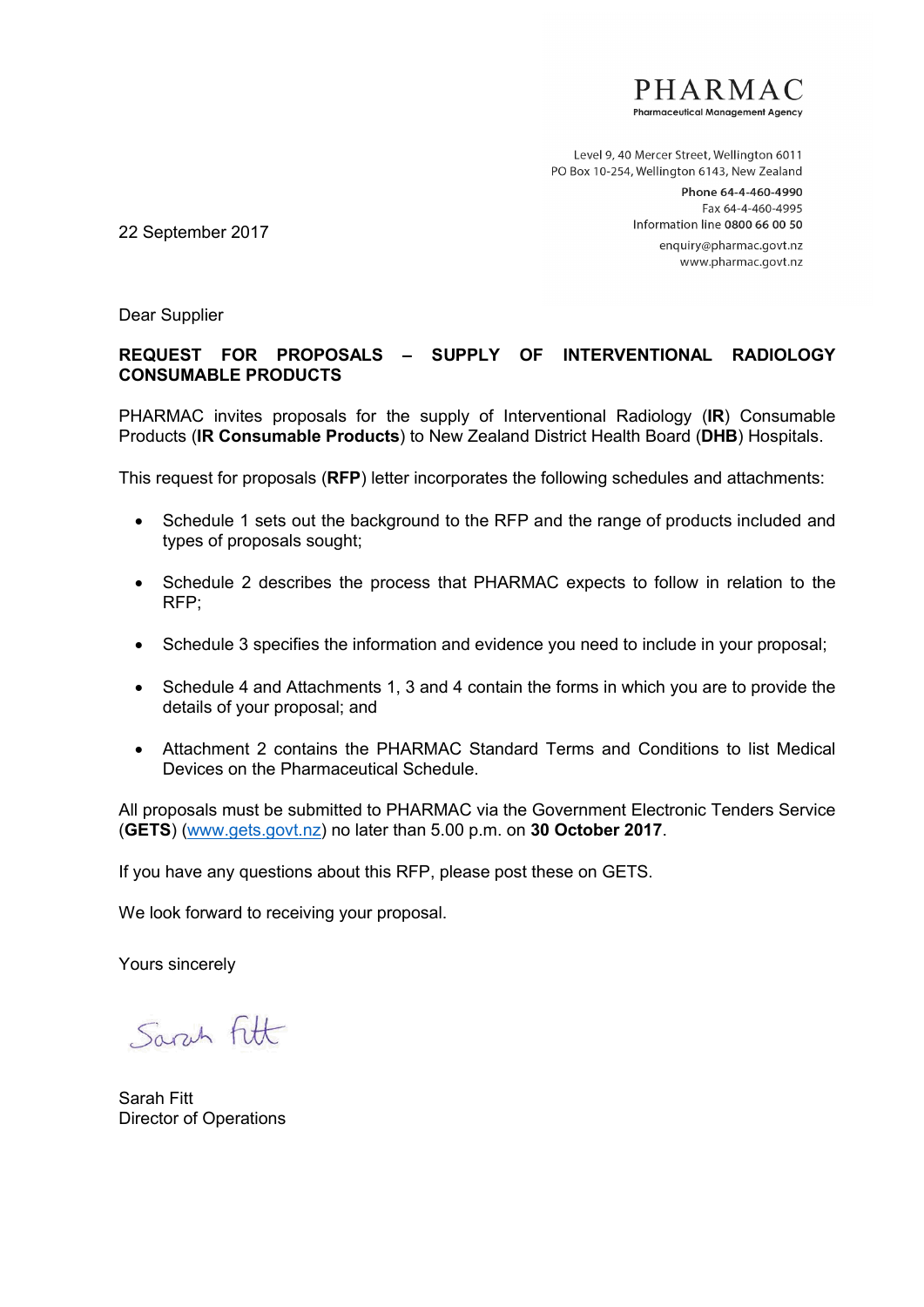## **Schedule 1: Background to RFP and types of proposals sought**

#### 1. **Background to RFP**

#### (a) *PHARMAC's role in Medical Devices*

In 2010, Cabinet decided that PHARMAC would assume responsibility for managing the assessment, standardisation, prioritisation and procurement of medical devices for the DHBs. In August 2012, Cabinet approved an accelerated plan for transitioning this work to PHARMAC.

Under the New Zealand Public Health and Disability Act 2000, as well as under DHBs' Operational Policy Framework, DHBs are required to comply with the Pharmaceutical Schedule as determined by PHARMAC.

(b) *Reasons for running the RFP*

PHARMAC is taking a phased approach to its activity in medical devices.

Following consultation feedback received in September 2016, PHARMAC decided to expand its medical devices scope to include establishing national contracts for IR Consumable Products.

#### (c) *Impact of RFP*

PHARMAC intends to establish national listing agreements (**National Contracts**) with suppliers to secure the supply of IR Consumable Products used by DHB Hospitals. It is expected that IR Consumable Products subject to a National Contract will be listed in Section H, Part III of the Pharmaceutical Schedule. National Contracts would not be exclusive of other suppliers, and it is possible that multiple suppliers of equivalent IR Consumable Products will be listed, where appropriate.

There may be some products associated with, but not exclusive to, IR that were listed in Part III Section H of the Pharmaceutical Schedule as the result of the registration of interest for Interventional Cardiology products. Suppliers who currently have products in the scope of this RFP for which they hold a contract for Interventional Cardiology (being listed in Part III of Section H of the Pharmaceutical Schedule) may choose to submit additional proposals for those products for consideration via this RFP to amend their current agreement for these products or to extend their product ranges.

## 2. **Expected outcome of the RFP**

- (a) PHARMAC intends to establish National Contracts with suppliers in the category of IR Consumable Products to:
	- (i) secure and list a range of IR Consumable Products available for use by DHB Hospitals in Section H, Part III of the Pharmaceutical Schedule;
	- (ii) secure future supply of IR Consumable Products for DHB Hospitals at competitive prices;
	- (iii) ensure access to an appropriate level of clinical support, education and training for relevant DHB Hospital health professionals;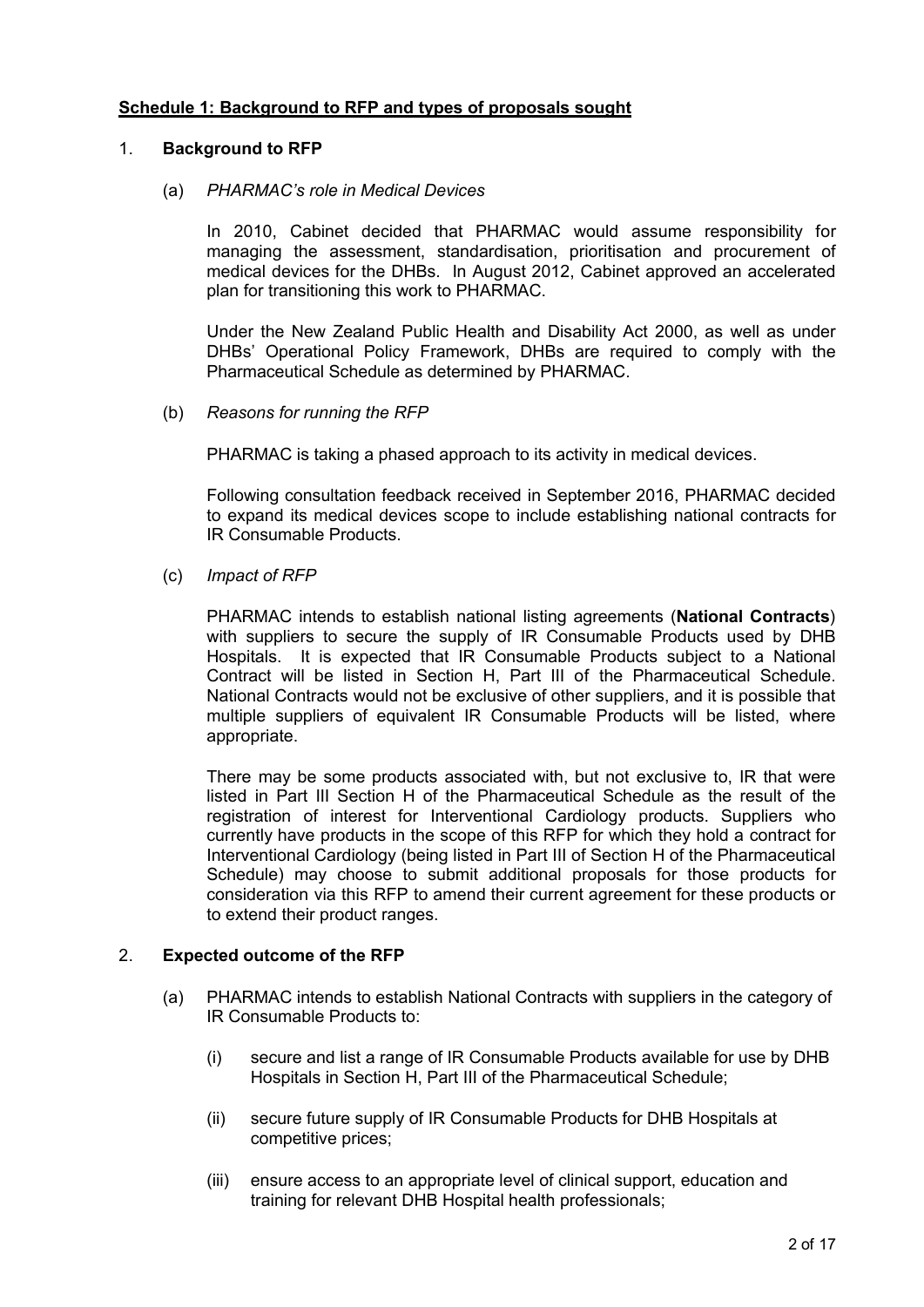- (iv) ensure access to an appropriate level of technical support for other relevant DHB Hospital personnel, including but not limited to, clinical engineers;
- (v) engage and establish relationships with new and current suppliers of IR Consumable Products;
- (vi) move commercial arrangements for IR Consumable Products into a national framework administered by PHARMAC to create better health outcomes for patients within the funding available to DHB Hospitals.
- (b) For the avoidance of doubt this RFP is the only process PHARMAC expects to run prior to negotiation with suppliers, to determine whether the IR Consumable Products are contracted for and listed in the Pharmaceutical Schedule. Therefore, in the event a National Contract is entered into with a supplier and the IR Consumable Products are listed in Part III of Section H of the Pharmaceutical Schedule:
	- (i) the listing shall be non-exclusive and will include pricing and details of the IR Consumable Products;
	- (ii) it will be discretionary for DHB Hospitals to procure the IR Consumable Products from the supplier, however where they do, DHB Hospitals will be expected to procure these IR Consumable Products under the National Contract;
	- (iii) it is anticipated that multiple suppliers of IR Consumable Products will be listed, where appropriate;
	- (iv) any resultant National Contract will be between the supplier and PHARMAC. DHBs will be able to procure under the National Contract, effective from the listing date, and will not be required to individually approve the agreement for it to come into effect.
- (c) For the avoidance of doubt, under the New Zealand Public Health and Disability Act 2000, as well as under DHBs' Operational Policy Framework, DHBs are required to act in accordance with the Pharmaceutical Schedule.

## 3. **Scope of IR Consumable Products category**

For the purposes of this RFP, Interventional Radiology (IR) Consumable Products means consumable medical devices used for minimally invasive, endovascular and percutaneous, image guided, diagnostic and treatment procedures.

- (a) PHARMAC is willing to consider proposals which include one or more of the following IR Consumable Products for listing in Part III of Section H of the Pharmaceutical Schedule for use by DHB Hospitals (in-scope products):
	- (i) Catheters used in IR procedures
	- (ii) Catheters others
		- Specialty catheters
		- Catheter repair kit
		- Catheter securing device
		- Insertion/access sets
	- (iii) Introducer sheaths used in IR procedures
		- Access kits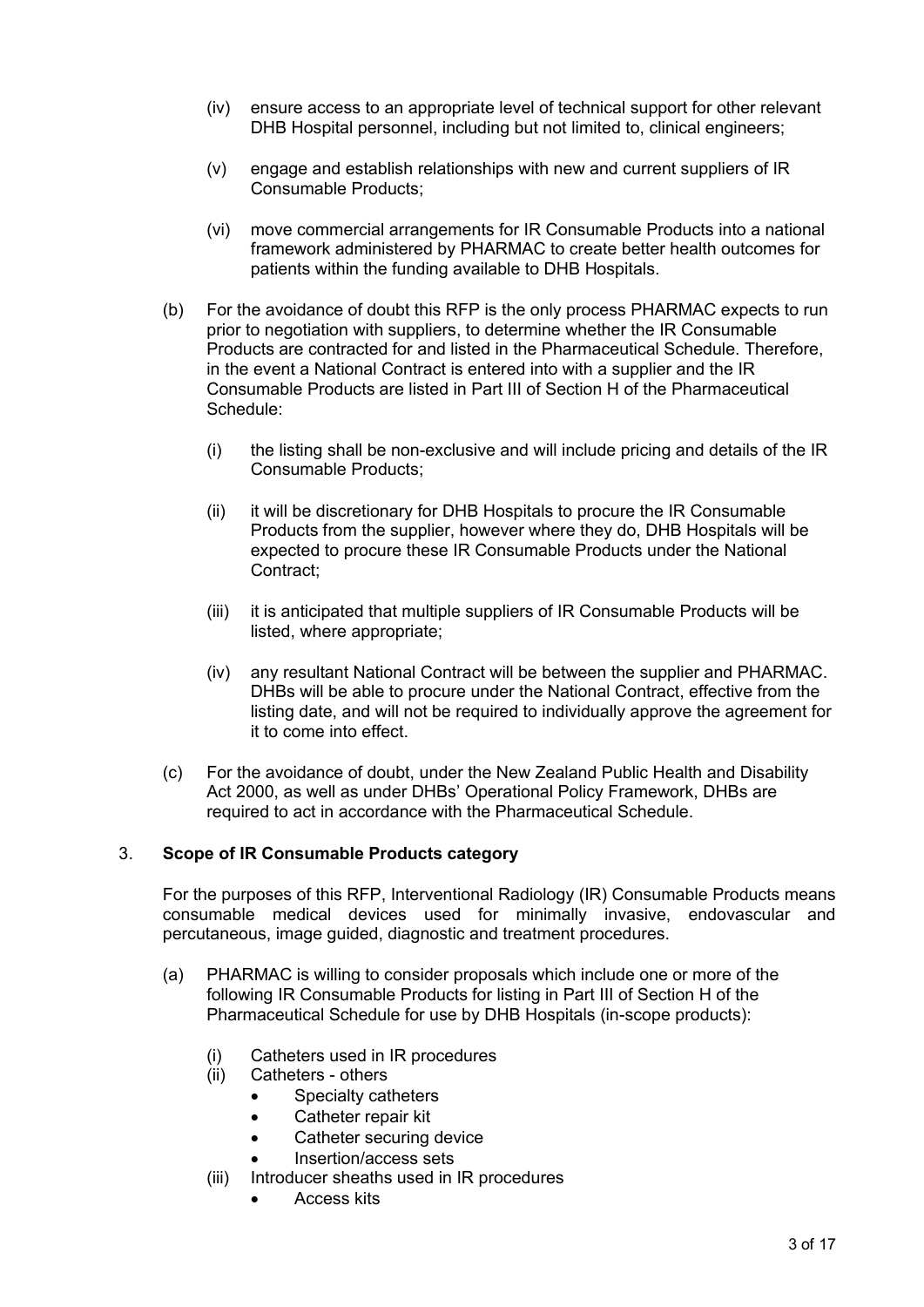- (iv) Guide wires used in IR procedures
- (v) Peripherally inserted stents/grafts
	- Insertion sets
	- Stent retrievers
- (vi) IR Needles
- (vii) Thrombectomy/flow diversion devices
- (viii) Endarterectomy devices
	- **Dissectors**
	- Other retrieval devices
- (ix) Embolization agents
- (x) IVC filters
- (xi) Ablation therapy
	- Probes
	- **Catheters**
- (xii) Accessories & miscellaneous items (ONLY if used in IR procedures)
	- Other access/procedure kits/packs
	- Vascular closure devices
	- Radial artery wrist splints
- (b) PHARMAC is not willing to consider proposals for any other products under this RFP, including but not limited to the following products (out of scope products):
	- (i) any items **not** used in an Interventional Radiology setting;
	- (ii) imaging equipment
	- (iii) contrast media;
	- (iv) general radiology equipment e.g. positioning boards, sandbags, x-ray markers;
	- (v) endoscopy equipment;
	- (vi) ablation systems/generators and other hardware associated with IR procedures.

## 4. **Types of proposals sought**

- (a) Suppliers wishing to submit proposals **MUST** submit proposals for the supply of IR Consumable Products to DHB Hospitals with pricing to be published on the Pharmaceutical Schedule (no volume/spend commitment).
- (b) PHARMAC is willing to consider proposals which include alternative pricing options. If a supplier offers tiered pricing, prices should be based on:
	- Tier 1: No level of commitment (published price);
	- Tier 2: 40% commitment (maybe confidential): and
	- Tier 3: 70% commitment (maybe confidential),

where commitment levels are determined by volume of usage at a DHB Hospital.

- (c) Proposals may be submitted on the basis that there may be incremental changes or upgrades for the proposed IR Consumable Products during the life of the National Contract, and that if agreed between the parties, the changed or upgraded product would be made available to DHBs within a reasonable timeframe.
- (d) Proposals must meet all the mandatory information and evidence requirements as set out in the responses column in Schedule 3.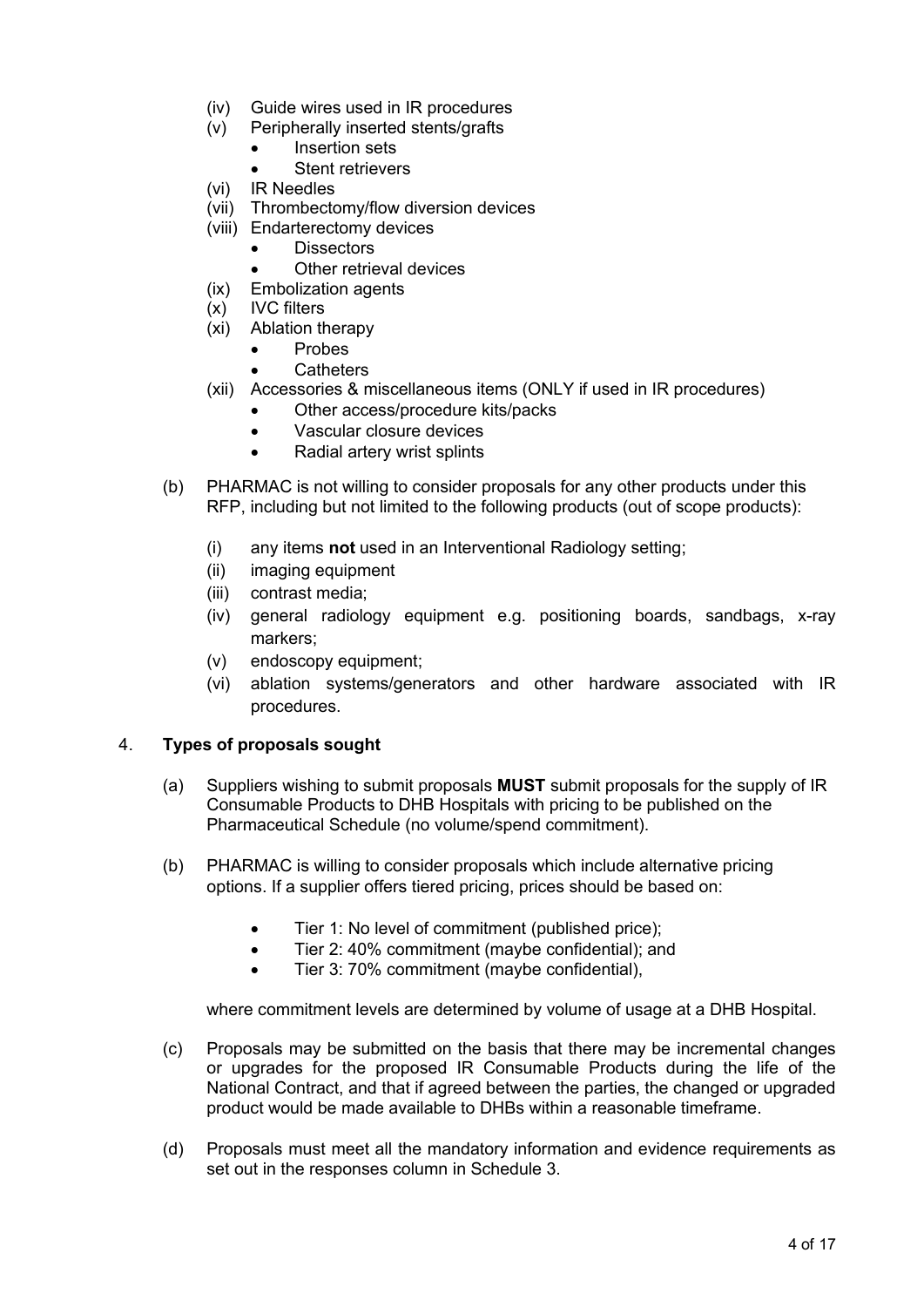- (e) PHARMAC is not willing to consider proposals for products outside the scope of this RFP.
- (f) Subject to the above, PHARMAC is open to considering any other types of proposals you may wish to put forward.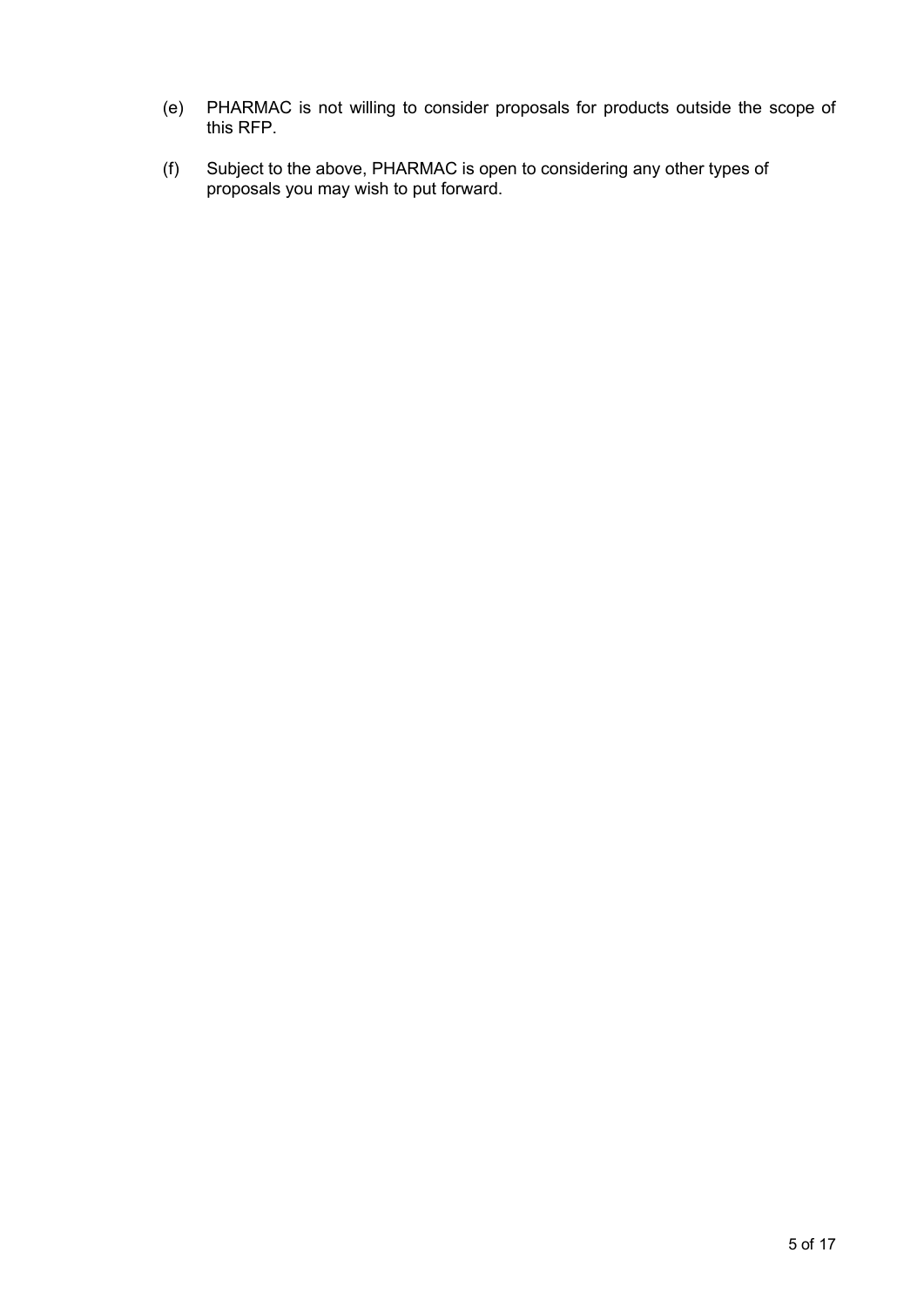# **Schedule 2: RFP process**

PHARMAC expects to follow the process set out below in the sequence indicated:

#### 1. **Submission**

- (a) You may submit more than one proposal. Each proposal will be considered as a separate proposal.
- (b) All proposals must be submitted on the documentation provided. Do not alter the forms in any way.
- (c) All proposals must be submitted by a single Submitter or point of contact. Submitters may have joint commercial arrangements with other suppliers which can be combined into a single proposal.
- (d) All proposals must be submitted to PHARMAC via GETS no later than 5.00 p.m. (New Zealand time) on **30 October 2017**. Late proposals will only be considered at PHARMAC's discretion, taking into account the need for fairness to other suppliers and maintaining the integrity of the RFP process.
- (e) You cannot withdraw your proposal, once submitted, while the RFP process is continuing.
- (f) If you have any enquiries about this RFP, you should submit them via GETS [\(www.gets.govt.nz\)](http://www.gets.govt.nz/).

#### 2. **Evaluation**

- (a) Following the deadline for submitting proposals an Evaluation Committee comprising PHARMAC staff will evaluate each proposal to select its preferred proposal(s).
- (b) The Evaluation Committee will evaluate proposals in light of PHARMAC's statutory objective, which is "to secure for eligible people in need of pharmaceuticals, the best health outcomes that are reasonably achievable from pharmaceutical treatment and from within the amount of funding provided". In doing so, the Evaluation Committee will be guided by the Factors for Consideration (**FFC**) that form part of PHARMAC's current Operating Policies and Procedures (**OPPs**), as published on PHARMAC's website [\(www.pharmac.govt.nz\)](http://www.pharmac.govt.nz/), to the extent applicable. More information on the FFC can be found at [www.pharmac.health.nz/factors-for-consideration.](http://www.pharmac.health.nz/factors-for-consideration)
- (c) The requirement for PHARMAC to pursue its statutory objective means that particular emphasis will be given to those aspects of proposals which demonstrate "health outcomes", and those aspects of proposals which demonstrate the impact on the "funding provided" for pharmaceuticals. Those FFC which relate directly to these aspects will be given the greatest weight by the Evaluation Committee but all FFC are important.
- (d) The information considered during the evaluation process will be at the discretion of the Evaluation Committee. However, it will include:
	- (i) information provided by you in accordance with Schedule 3 and 4 of this RFP and attachments 1, 3 and 4.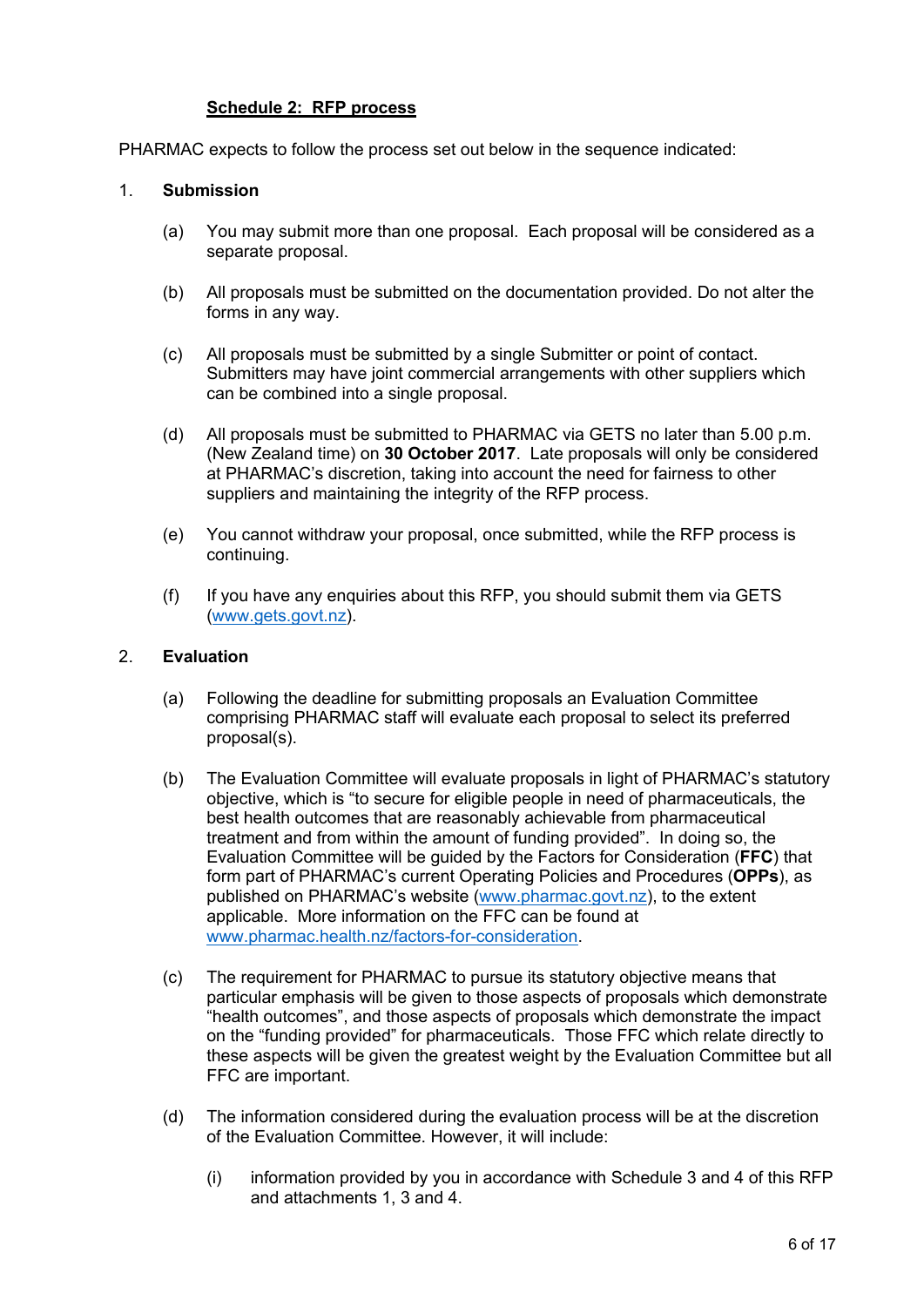- (ii) evidence provided by you in accordance with the requirements set out in Schedule 3 of this RFP;
- (iii) information on your ability to meet PHARMAC's Standard Terms and Conditions (attachment 2)
- (iv) information on your ability to provide the appropriate level of product support, including but not limited to:
	- (A) clinical training and education in the use and handling of products;
	- (B) information for patients (where applicable);
	- (C) supply chain to support sustainable provision of products; and
- (v) DHB usage data and, where applicable, reference sites;
- (vi) any advice received from relevant clinicians and/or DHB staff;
- (vii) any information received from reference sites and referees; and
- (viii) any other information that the Evaluation Committee considers to be relevant having regard to probity principles.
- (e) Each proposal will be evaluated on the basis that the price offered, the expenditure entailed, and any other terms included in the proposal, are the best that the supplier is able to offer. If you do not put forward your best terms you risk having your proposal excluded at the evaluation stage.
- (f) PHARMAC is not bound to select the lowest priced proposal or any proposal.

## 3. **PHARMAC may request further information**

- (a) PHARMAC may request such further information as it considers necessary from or about you for the purposes of clarifying or evaluating your proposal, including (but not limited to) detailed information about your company structure, credit status and any other relevant company information.
- (b) If PHARMAC requests further information from or about you, it is not obliged to request the same or any other information from or about any other party provided that, in PHARMAC's judgment, this would not be unfair to any other party.

## 4. **Negotiation**

- (a) Negotiations will proceed on the basis that PHARMAC's standard terms and conditions for supply of medical devices, which are available as a download (Attachment 2) on GETS, will apply.
- (b) You **must** complete and submit Attachment 3 of this RFP as part of your proposal. Where you disagree with any of the standard terms and conditions, you must include comments about the terms and conditions you would seek to amend during any negotiation.
- (c) Given that PHARMAC expects your proposal to be the best you can offer, PHARMAC does not intend to initiate negotiations with you on price. However,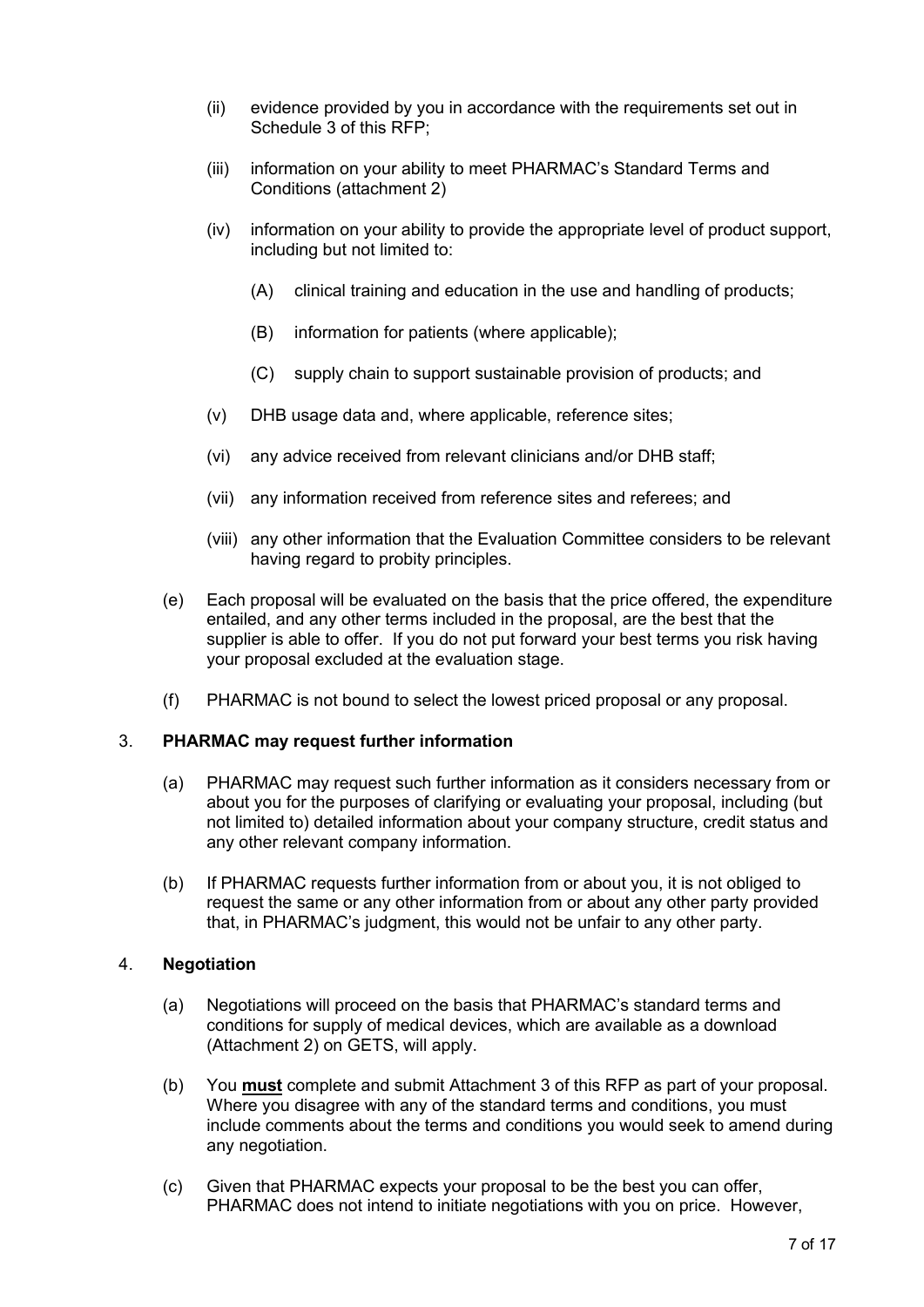PHARMAC does not exclude the possibility that the final price agreed will be different from the price put forward in your proposal, due to the impact that other negotiated terms may have on price.

- (d) PHARMAC may negotiate and enter into a provisional agreement with a preferred supplier(s) on whatever special terms, in addition to PHARMAC's standard terms and conditions, PHARMAC considers appropriate.
- (e) If PHARMAC and the supplier(s) are unable to reach a provisional agreement within what PHARMAC considers to be a reasonable time, PHARMAC may terminate those negotiations and negotiate with a different supplier(s).

## 5. **Consultation and approval**

- (a) Any provisional agreement(s) will be conditional on consultation with suppliers and other interested parties, to the extent PHARMAC considers consultation to be necessary or appropriate, and on Board approval (or approval by the Board's delegate acting under delegated authority).
- (b) PHARMAC will not consider any counter-offers received during consultation.
- (c) The provisional agreement(s) and responses to consultation will be considered by PHARMAC's Board (or by the Board's delegate acting under delegated authority) in accordance with the FFC in PHARMAC's then current OPPs.
- (d) If the Board or its delegate does not approve the provisional agreement(s), then PHARMAC may initiate negotiations for a provisional agreement(s) with any other supplier(s).
- (e) The RFP process will be complete once PHARMAC has notified suppliers of either:
	- (i) the Board's or its delegate's decision to accept a negotiated agreement(s); or
	- (ii) the termination of the RFP process.

#### 6. **Miscellaneous**

- (a) PHARMAC reserves the right, having regard to probity principles:
	- (i) to make such adjustments to the above RFP process as it considers appropriate, at any time during the process, provided that it notifies suppliers affected by those changes;
	- (ii) not to accept any proposal;
	- (iii) to seek clarification of any proposal;
	- (iv) to meet with any supplier in relation to its proposal;
	- (v) to enter into an agreement or arrangement that differs in material respects from that envisaged in this RFP letter;
	- (vi) to suspend this RFP process. For example, if during the RFP process (and before a provisional agreement is entered into) it becomes apparent to PHARMAC that further consultation is appropriate or required we may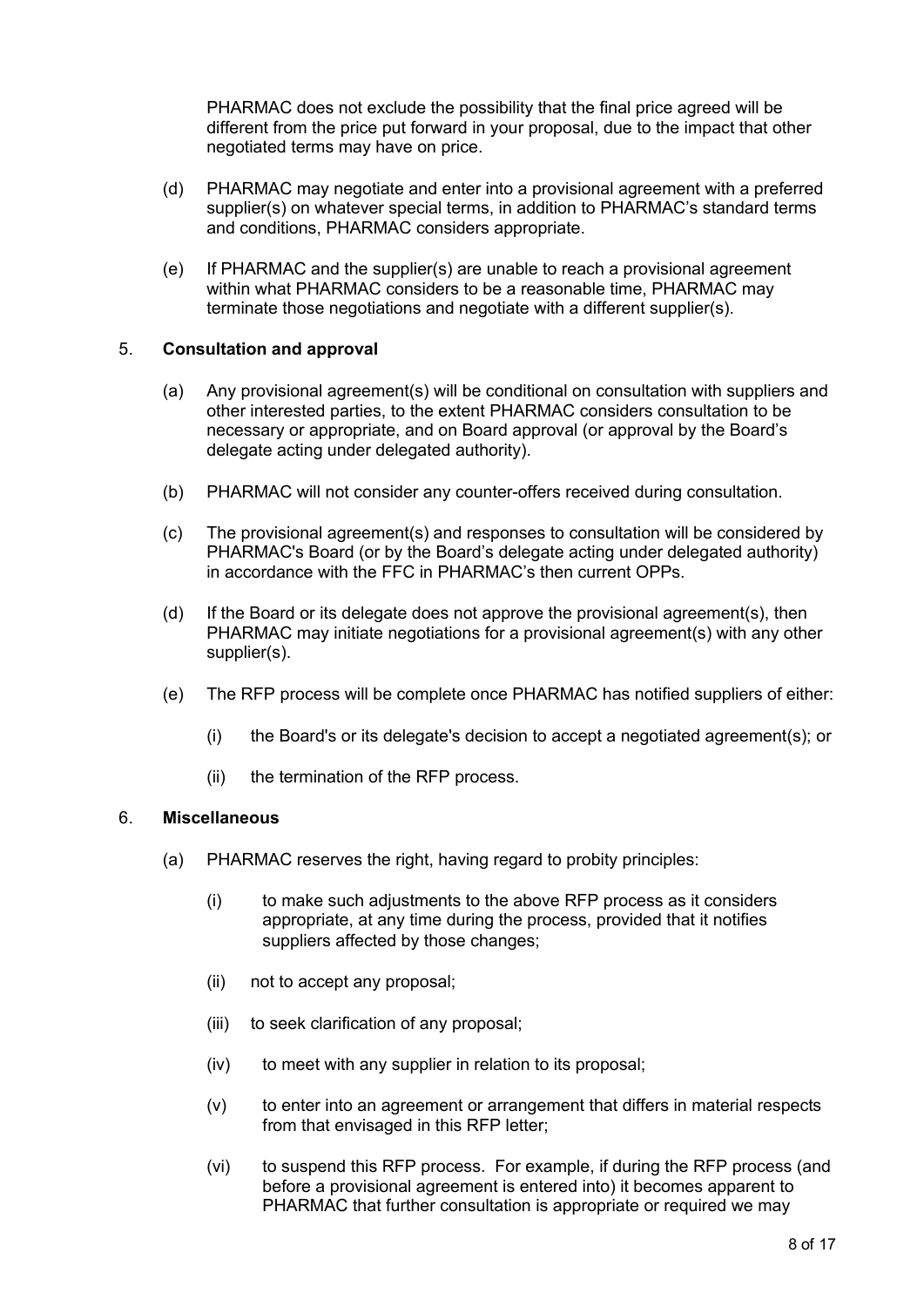suspend the RFP process in order to consult. In this situation, we may ask you to adapt and resubmit your proposal in light of consultation, or alternatively we may request that new proposals be submitted;

- (vii) to terminate this RFP process at any time, by notifying suppliers who submitted proposals, and, following termination, to negotiate with any supplier(s) on whatever terms PHARMAC thinks fit; and
- (viii) to re-advertise for proposals.
- (b) PHARMAC may consult or seek clinical advice from PTAC or its relevant subcommittee at any stage of the RFP process. PHARMAC will notify you if the clinical advice results in any changes to the terms of the RFP.
- (c) You must not initiate or engage in any communication with other suppliers in relation to the RFP, whether before or after you and/or they submit a proposal(s), until such time as a provisional agreement(s) is accepted by PHARMAC's Board or the Board's delegate.
- (d) You must not at any time initiate any communication with PHARMAC, the Ministry of Health (including its operating unit Medsafe), the Minister of Health (or any Associate Ministers) or DHBs, or advisors to PHARMAC, with a view to influencing the outcome of this RFP process.
- (e) You must pay your own costs for preparing and submitting your proposal.
- (b) You must limit the information provided to that which is requested in Schedule 3 and 4 and Attachments 1, 3 and 4 and provide it succinctly and clearly. Please do not provide brochures or additional information (e.g. PEHNZ (Product Evaluation Health NZ) forms and presentations) unless specifically requested to do so in this RFP document.
- (f) Proposals are submitted in reliance on your own knowledge, skill, and independent advice, and not in reliance on any representations made by PHARMAC.
- (g) Your submission of a proposal will be taken as acceptance of the terms contained in this RFP letter. PHARMAC may exclude your proposal if you do not comply with any of the terms contained in this RFP letter.
- (h) This is an RFP and not a tender. Your proposal is not an offer capable of being converted into a contract for the supply of IR Consumable Products by PHARMAC's apparent acceptance and instead a separate agreement needs to be negotiated.
- (i) PHARMAC is not liable in any way whatsoever for any direct or indirect loss (including loss of profit), damage or cost of any kind incurred by you or any other person in relation to this RFP.
- $(i)$  It is possible that more than one supplier may be awarded a contract as a result of this RFP. Nothing in this RFP prevents PHARMAC from entering into agreements with other suppliers in respect of IR Consumable Products or restricts the terms that may be agreed with any other supplier.
- (k) PHARMAC will consider your proposal and information exchanged between us in any negotiations relating to your proposal, excluding information already in the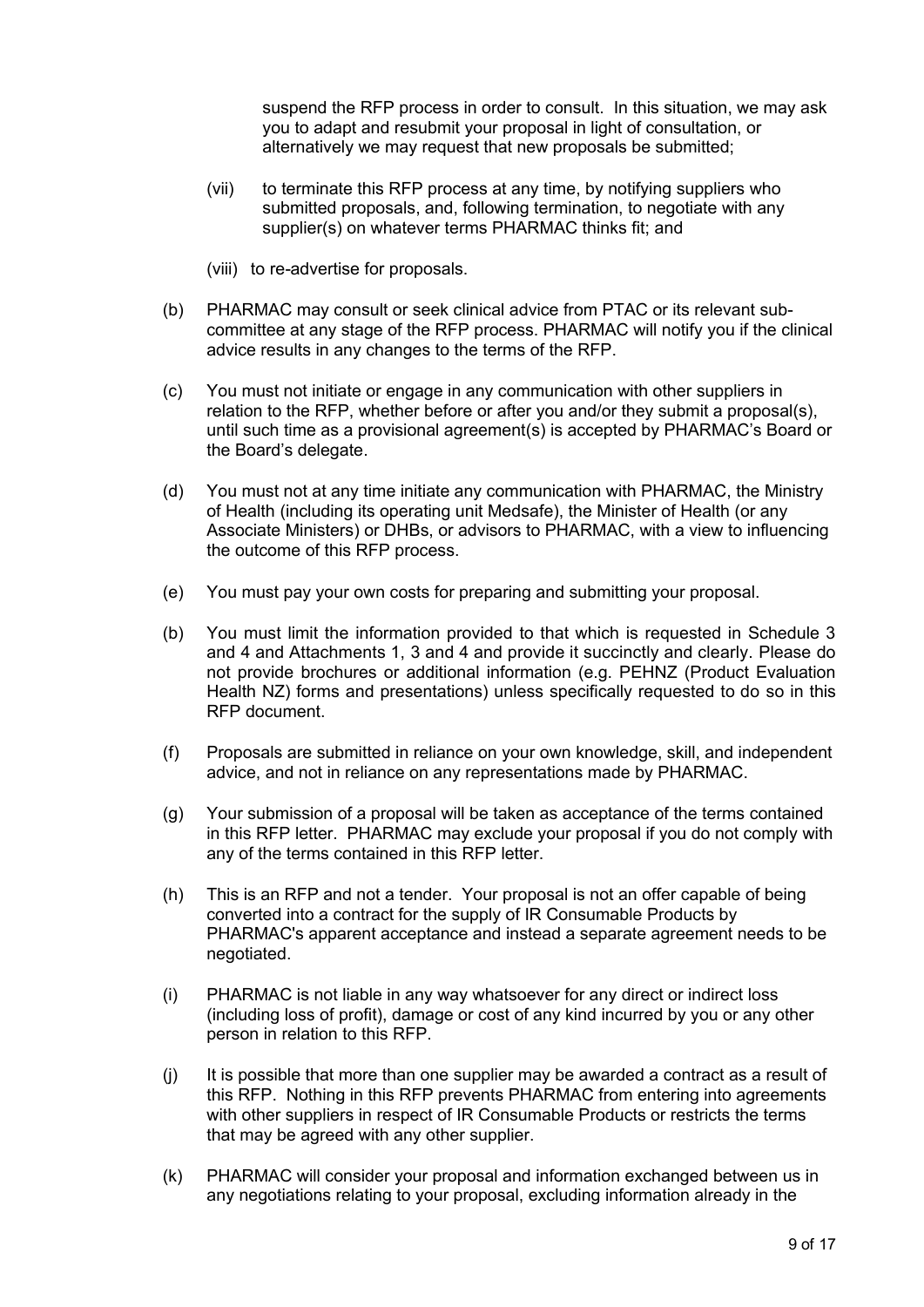public domain, to be confidential to us and our employees, legal advisors and other consultants, the Ministry of Health and DHBs (**Confidential Information**). However, you acknowledge that it may be necessary or appropriate for PHARMAC to release Confidential Information:

- (i) pursuant to the Official Information Act 1982; or
- (ii) in the course of consultation on a provisional agreement entered into with a supplier; or
- (iii) in publicly notifying any approval by the PHARMAC Board of that agreement; or
- (iv) otherwise pursuant to PHARMAC's public law or any other legal obligations.

PHARMAC may consult with you before deciding whether to disclose Confidential Information for the purposes described in sub-clauses (i) to (iv) above. You acknowledge, however, that it is for PHARMAC to decide, in its absolute discretion, whether it is necessary or appropriate to disclose information for any of the above purposes, provided that PHARMAC shall act in good faith in disclosing any Confidential Information.

#### 7. **Anticipated timetable**

- (a) Following receipt of proposals, PHARMAC anticipates:
	- (i) the Evaluation Committee evaluating proposals from November 2017;
	- (ii) negotiating with submitter(s) of one or more preferred proposals from February to March 2018;
	- (iii) consulting on a provisional agreement(s) from March 2018;
	- (iv) PHARMAC's Board, or the Board's delegate, considering the provisional agreement(s) in or after April 2018; and
	- (v) IR Consumable Products agreement(s) being approved, and agreement(s) finalised for listing from May 2018,

provided that the above time frames are only approximate and may be extended, without notice being required from PHARMAC, if any stages of the RFP process take longer than anticipated.

(b) Under this indicative timetable, the earliest that changes to the Pharmaceutical Schedule could be implemented is 1 May 2018.

#### 8. **Governing Law**

This RFP is governed by New Zealand law, and the New Zealand courts have exclusive jurisdiction in all matters relating to this RFP.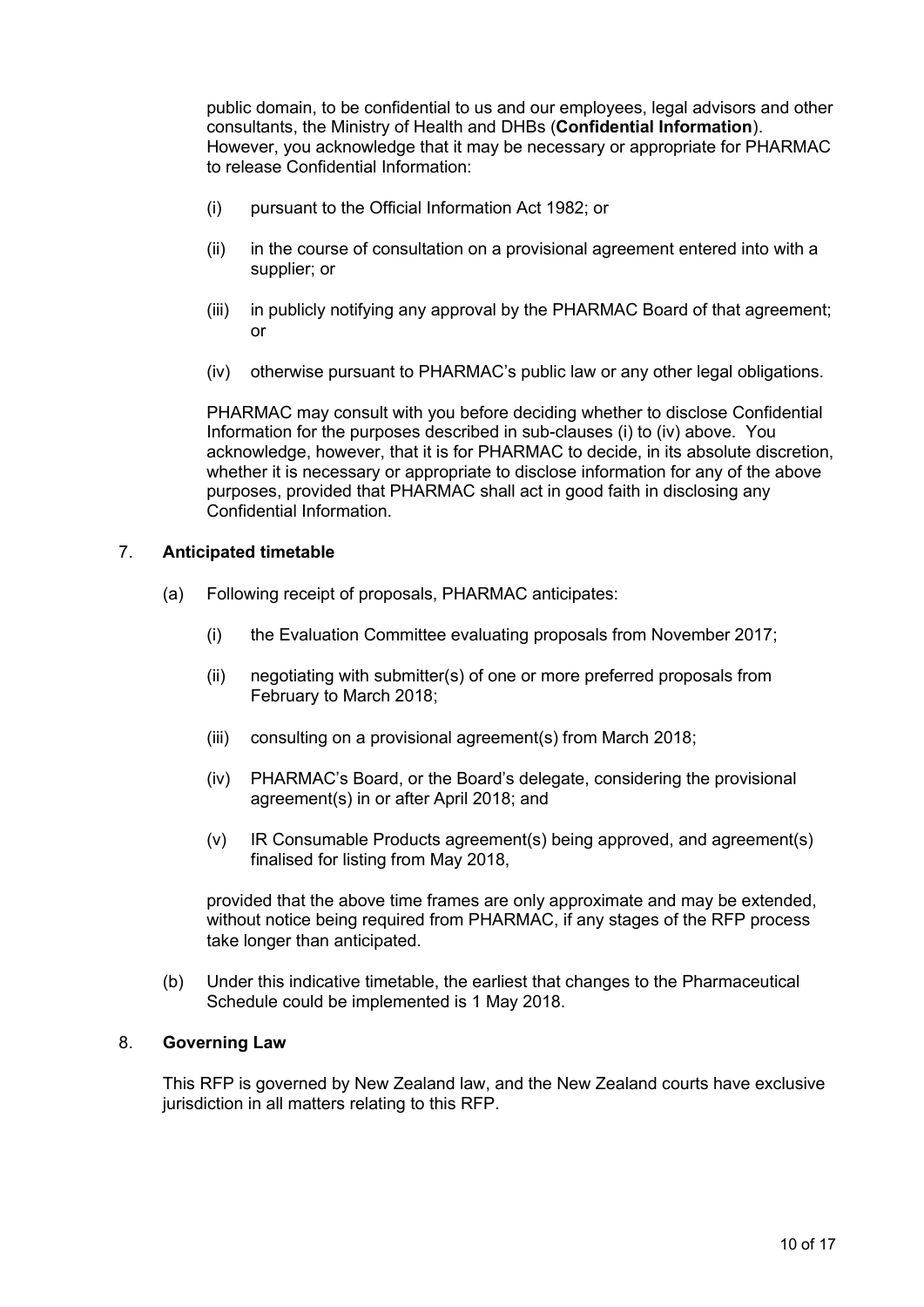# **Schedule 3: Information and evidence to be included in your proposal**

Please include the following information and evidence in your proposal. Proposals that do not include mandatory responses will only be considered at PHARMAC's discretion, taking into account the need for fairness to other suppliers and maintaining the integrity of the RFP process.

| <b>Requirement</b>                       | Evidence / Information                                                                                                                                                                                       | <b>Response</b>    |
|------------------------------------------|--------------------------------------------------------------------------------------------------------------------------------------------------------------------------------------------------------------|--------------------|
| Pricing, IR Product<br>types and sizes,  | Detailed information about all proposed IR Consumable Products and any related conditions or proposed terms<br>in <b>Attachment 1</b> (and <b>Schedule 4</b> as needed).                                     | Mandatory          |
|                                          | Any proposed IR Consumable Products that do not include a price will not be considered by PHARMAC<br>(unless noted as provided at no cost to the DHB).                                                       |                    |
| <b>WAND</b> registration                 | All proposed IR Consumable Products must be WAND registered. WAND registration number must be provided<br>for all IR Consumable Products in <b>Attachment 1</b> . Please do not provide WAND documents.      | Mandatory          |
| International<br>compliance              | Evidence of international compliance certificates must be provided (e.g. ARTG, CE Mark) for all IR Consumable<br>Products in <b>Attachment 1.</b>                                                            | Mandatory          |
|                                          | Please attach copies of certificates.                                                                                                                                                                        |                    |
| GS1 (GTIN) and<br><b>UNSPCS</b>          | Provide codes for each proposed IR Product in <b>Attachment 1.</b>                                                                                                                                           | Desirable          |
| DHB current usage data                   | Provide volume and pricing information by DHB for the period 1 July 2016 to 30 June 2017 for all line items<br>submitted in Financial Impact Analysis sheet Attachment 1.                                    | Mandatory          |
|                                          | Applicable where you are currently supplying a proposed IR Product to DHB Hospitals.                                                                                                                         | (where applicable) |
| <b>Current DHB Hospital</b><br>contracts | Provide details of DHB Hospital contracts in place including expiry in <b>Schedule 4</b> , and any additional cost and<br>volume information not already included in your <b>Financial Impact Analysis</b> . | Mandatory          |
|                                          | Applicable where you currently have an agreement with DHB Hospital(s) to provide IR Consumable Products.                                                                                                     | (where applicable) |
|                                          | Provide details of any IR Consumable Products or supply options currently provided to DHB Hospitals that you<br>have not included in this proposal, and rationale for this in <b>Schedule 4</b> .            | Mandatory          |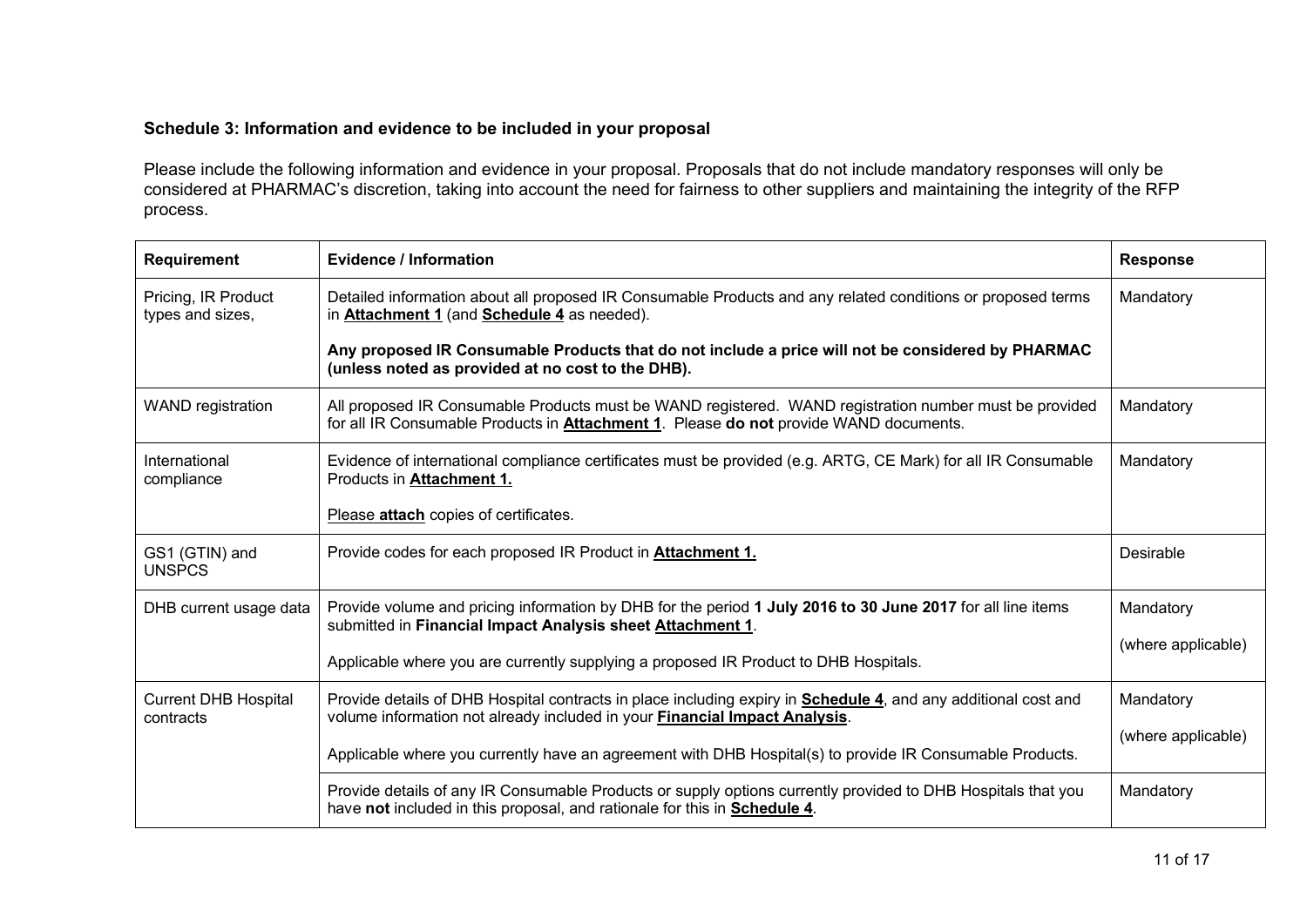| <b>Requirement</b>                      | <b>Evidence / Information</b>                                                                                                                                                             | <b>Response</b>    |
|-----------------------------------------|-------------------------------------------------------------------------------------------------------------------------------------------------------------------------------------------|--------------------|
|                                         | Applicable where your proposal does not include all IR Consumable Products that you currently provide to DHB<br>Hospitals (contracted or non-contracted).                                 | (where applicable) |
| Financial analysis of<br>your proposal  | Provide an overview of how your proposed pricing compares to the contracted/non-contracted pricing currently<br>offered to DHBs in <b>Schedule 4.</b>                                     | Mandatory          |
|                                         | Provide (in Excel format as part of Attachment 1) a detailed Financial Impact Analysis of your proposal for<br>each DHB for each IR Product included in your proposal. This will include: | Mandatory          |
|                                         | The product description and code;<br>a)                                                                                                                                                   |                    |
|                                         | Your current (as at Sept 2017) and proposed prices;<br>b)                                                                                                                                 |                    |
|                                         | and the following calculations:                                                                                                                                                           |                    |
|                                         | Current price x annual DHB volume sold (1 July 2016 - 30 June 2017)<br>C)                                                                                                                 |                    |
|                                         | Proposed price x annual DHB volume sold (1 July 2016 - 30 June 2017)<br>d)                                                                                                                |                    |
|                                         | The difference between c) and d).<br>e)                                                                                                                                                   |                    |
|                                         | The impact of any current or proposed rebates<br>f)                                                                                                                                       |                    |
|                                         | (Applicable where a proposed IR Product is currently supplied to DHB Hospital(s)).                                                                                                        |                    |
| Distribution and supply<br>arrangements | Provide information relating to your ability to ensure continuity of supply of products to DHB Hospitals in<br>Mandatory<br>Schedule 4.                                                   |                    |
| Other major markets                     | Provide information about IR Product supply in other major markets, and give three reference sites in Schedule                                                                            | Mandatory          |
|                                         | ₫.<br>ONLY applicable where your IR Product supply experience is for countries other than New Zealand DHBs.                                                                               | (where applicable) |
| Organisational<br>information           | Provide information about your organisation in <b>Schedule 4</b> .                                                                                                                        | Mandatory          |
|                                         | Please <b>attach</b> copies of insurance certificates.                                                                                                                                    | (Certificates are  |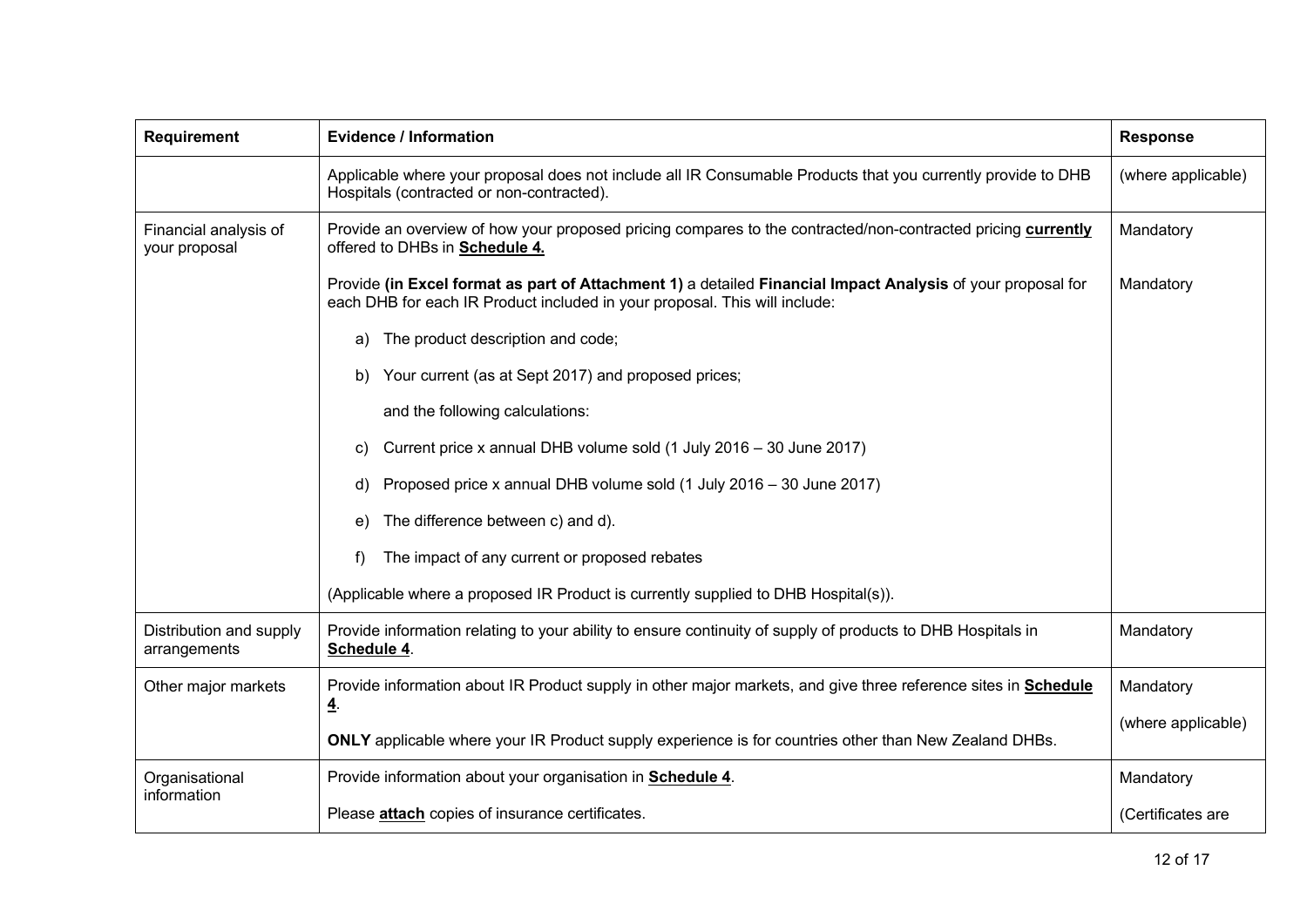| <b>Requirement</b>                                            | Evidence / Information                                                                                                                                                                                                                                              | <b>Response</b> |
|---------------------------------------------------------------|---------------------------------------------------------------------------------------------------------------------------------------------------------------------------------------------------------------------------------------------------------------------|-----------------|
|                                                               |                                                                                                                                                                                                                                                                     | desirable)      |
| Quality management<br>systems                                 | Indicate whether or not your organisation and relevant parties in your supply chain conform to ISO 9000-Quality<br>management or ISO 1345:2016 Medical devices quality management systems in <b>Schedule 4</b> .                                                    | Desirable       |
|                                                               | Provide information about your current or proposed complaints management processes, including ability to recall<br>stock, refund or credit for damaged or faulty goods in <b>Schedule 4.</b>                                                                        | Mandatory       |
| <b>DHB Hospital education</b><br>and training<br>requirements | Provide a statement of your understanding of DHB Hospital educational requirements and your experience in<br>providing training and product support for the proposed IR Consumable Products in Schedule 4.                                                          | Mandatory       |
|                                                               | Provide information about your ability to support DHB transition to your products in <b>Schedule 4.</b>                                                                                                                                                             | Mandatory       |
|                                                               | Please <b>attach</b> an example of a detailed transition plan.                                                                                                                                                                                                      | Mandatory       |
|                                                               | Provide information about the instructions and guides that would be provided to DHB Hospitals that procure your<br>proposed IR Consumable Products in <b>Schedule 4.</b> Please do not provide full instruction manuals for any<br>proposed IR Consumable Products. | Mandatory       |
| Consignment stock<br>arrangements                             | Provide information related to your ability to support consignment products in <b>Attachment 1</b> and <b>Schedule 4</b> .                                                                                                                                          | Mandatory       |
|                                                               | Applicable where a proposed IR Product is available on consignment.                                                                                                                                                                                                 |                 |
| Working with<br>PHARMAC and other<br>stakeholders             | Provide information about how you envisage working with PHARMAC and other key stakeholders in <b>Schedule 4</b> .                                                                                                                                                   | Mandatory       |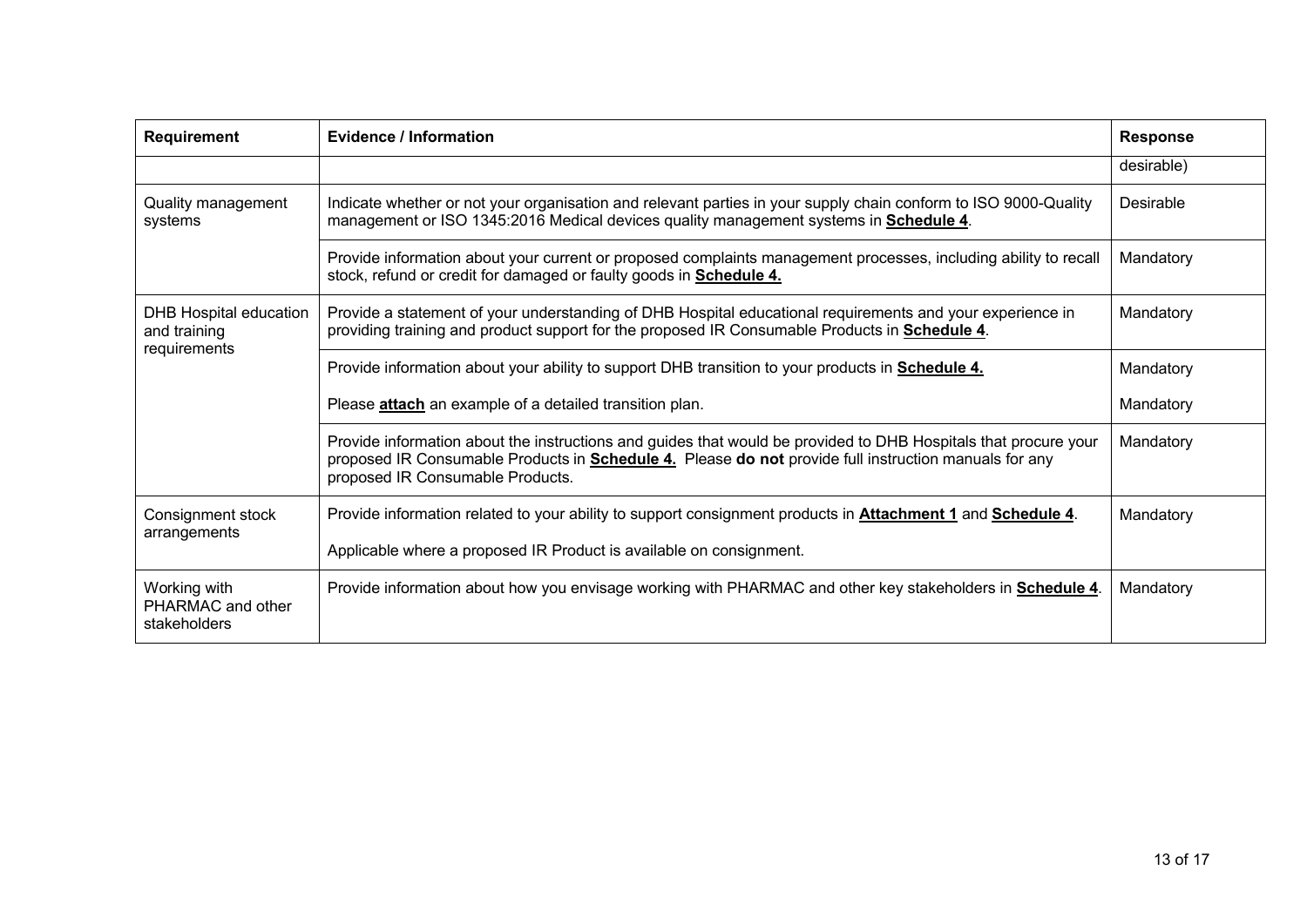# **Schedule 4: Proposal form**

An electronic version of this form is available on PHARMAC's website at [www.pharmac.govt.nz](http://www.pharmac.govt.nz/) and on GETS [\(www.gets.govt.nz\)](http://www.gets.govt.nz/). You should expand the boxes as necessary.

#### **[***Supplier to insert date*]

Director of Operations PHARMAC c/-Sarah Penno Device Category Manager

By electronic transfer using GETS **[\(www.gets.govt.nz\)](http://www.gets.govt.nz/)**

Dear Sir/Madam

## **Proposal for the supply of Interventional Radiology Products**

In response to your request for proposals (**RFP**) dated 22 September 2017 we put forward the following proposal in respect of Interventional Radiology Products.

#### *[Please refer to Schedule 3 for information and evidence to be included in your proposal. You must also include information as outlined in Attachments 1, 3 and 4 as part of your proposal.]*

Set out below is further information in support of our proposal.

(a) Our contact details:

| Full legal trading name in NZ |  |
|-------------------------------|--|
| Key Contact person            |  |
| Address                       |  |
| Phone                         |  |
| Mobile phone                  |  |
| Facsimile                     |  |
| Email address                 |  |

- (b) Key features of our proposal and associated services available:
- (c) Information relating to pricing (\$NZ, GST exclusive) inserted in Attachment 1, including any related conditions or proposed terms: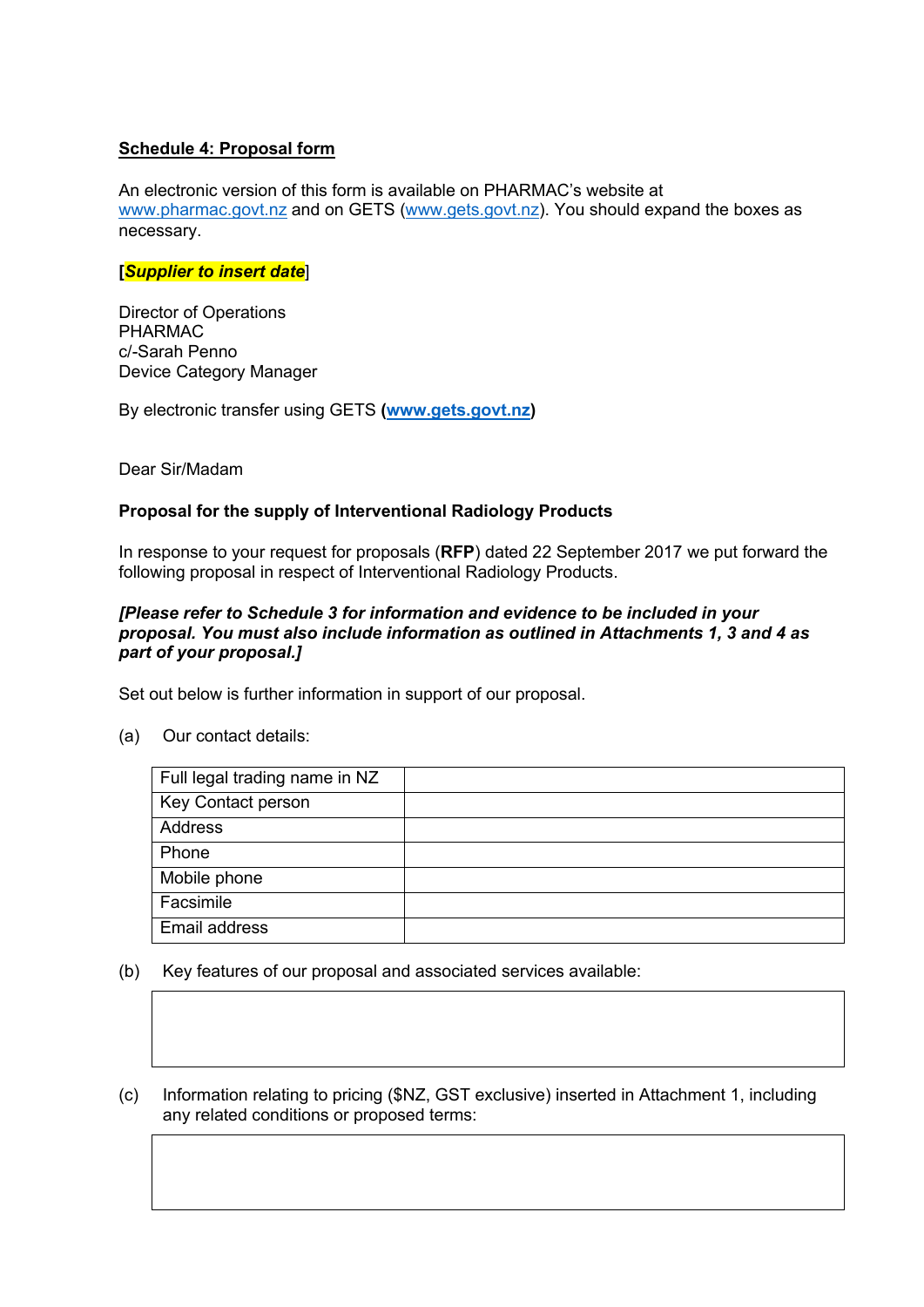(d) Information about current contracts we have in place with DHB Hospitals, in addition to the information included in Attachment 1:

*[Expiry dates]*

*[Additional cost and volume data/information]*

*[Other relevant information about current contracts in place with DHB Hospitals]*

*[IR Consumable Products currently provided to DHB Hospitals that are not included in proposal, and reason for this]*

(e) Financial analysis of our proposal:

*[Overview of how pricing compares to that currently offered to DHB Hospitals]*

*[Attach detail in Excel format]*

(f) Information about our proposed distribution and supply arrangements including our ability to ensure continuity of supply to DHB Hospitals:

*[Whether you are a manufacturer or distributor of the proposed IR Consumable Products]*

*[Terms of any distribution agreements, if you are not the manufacturer, for example the duration and exclusivity of the distribution agreement]*

*[Details of distribution and stock-holding in New Zealand]*

*[Delivery frequency and lead in times, including under stable demand situations, in the event of supply disruptions, and when there is an unexpected surge in demand]*

*[Specific measures to secure stock for New Zealand from international production, including information about agreements in place with other parties in supply chain and notice periods required for any changes]*

*[Any freight and delivery costs to DHB Hospitals]*

*[Minimum shelf life of products]*

*[Other relevant supply chain arrangements]*

(g) Information about our other major markets and previous supply performance (applicable only for products **not** currently supplied to DHBs):

*[Private New Zealand market(s)]*

*[International markets]*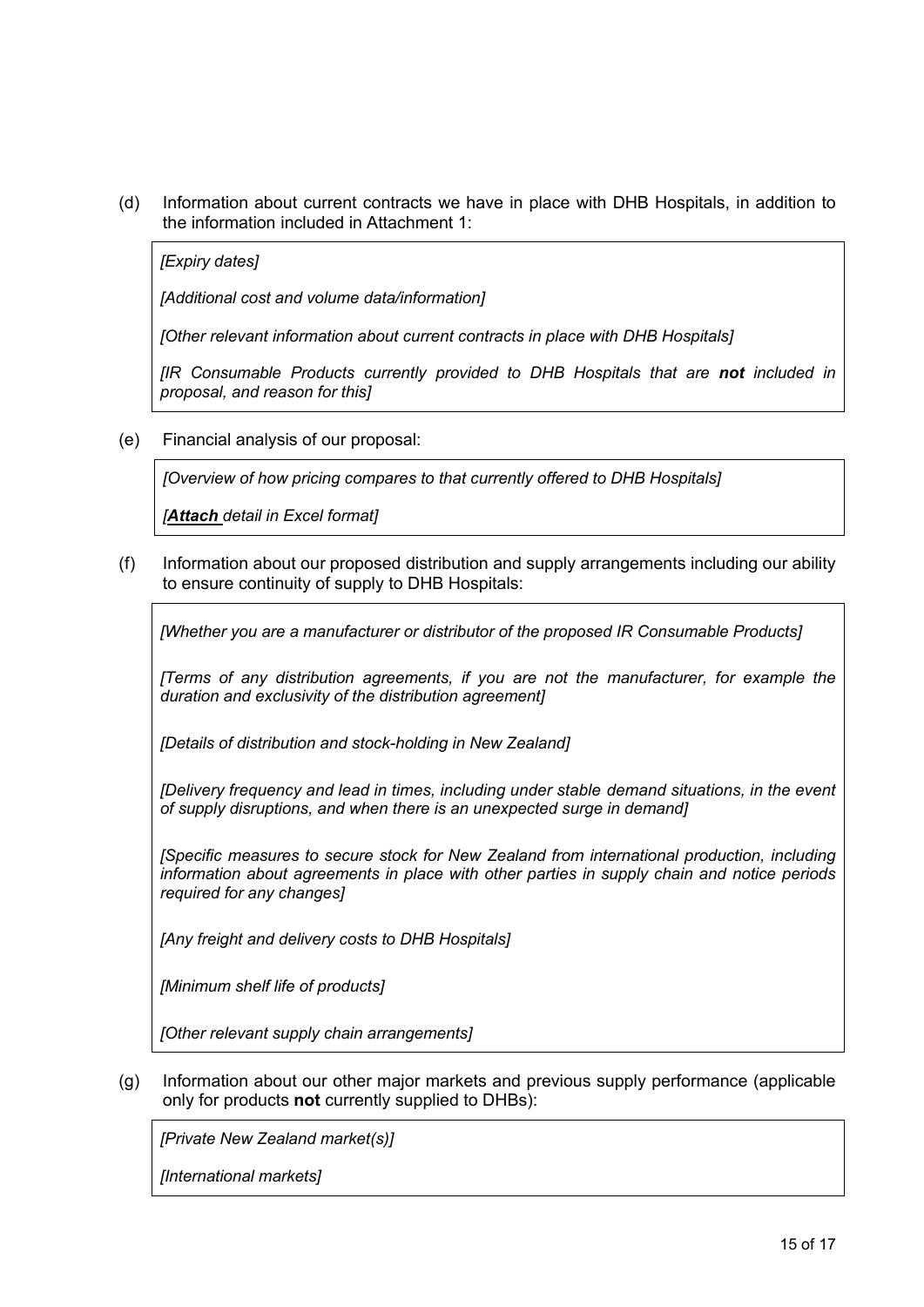*[Recent tenders awarded]*

*[please give three reference sites where proposed products are used in similar ways and settings to DHBs, and sales volumes for 1 July 2016 to 30 June 2017]*

# (h) Information about our organisation:

*[Organisational structure]*

*[Information on ability to manage liability in event of a major product recall or failure to supply]*

*[Current Insurance levels with certificates attached]*

*[Management, technical skills, experience and qualifications of staff in relation to the proposed IR Consumable Products]*

*[Customer support hours for troubleshooting and advice]*

*[Other relevant information about your organisation].* 

(i) Information about our Quality Management Systems including our current complaints management process and our ability to recall stock, refund or credit for damaged or faulty goods.

*[Information about conformance to ISO 9000 Quality management or ISO 1345:2016 Medical devices quality management systems. Attach evidence where available]*

(j) Our understanding of DHB educational requirements and our experience in providing training and product support for the devices submitted:

[*Include information on instructions and guides for IR Consumable Products (as applicable) proposed for clinical personnel. Please do not include copies of full manuals]* 

(k) Information about our ability to support DHB transition to our products:

*[Overview of transition support with detailed transition plan attached]* 

(l) Information about our instructions and/or educational resources for patients

*[Overview of patient information resources for IR Consumable Products - where appropriate]*